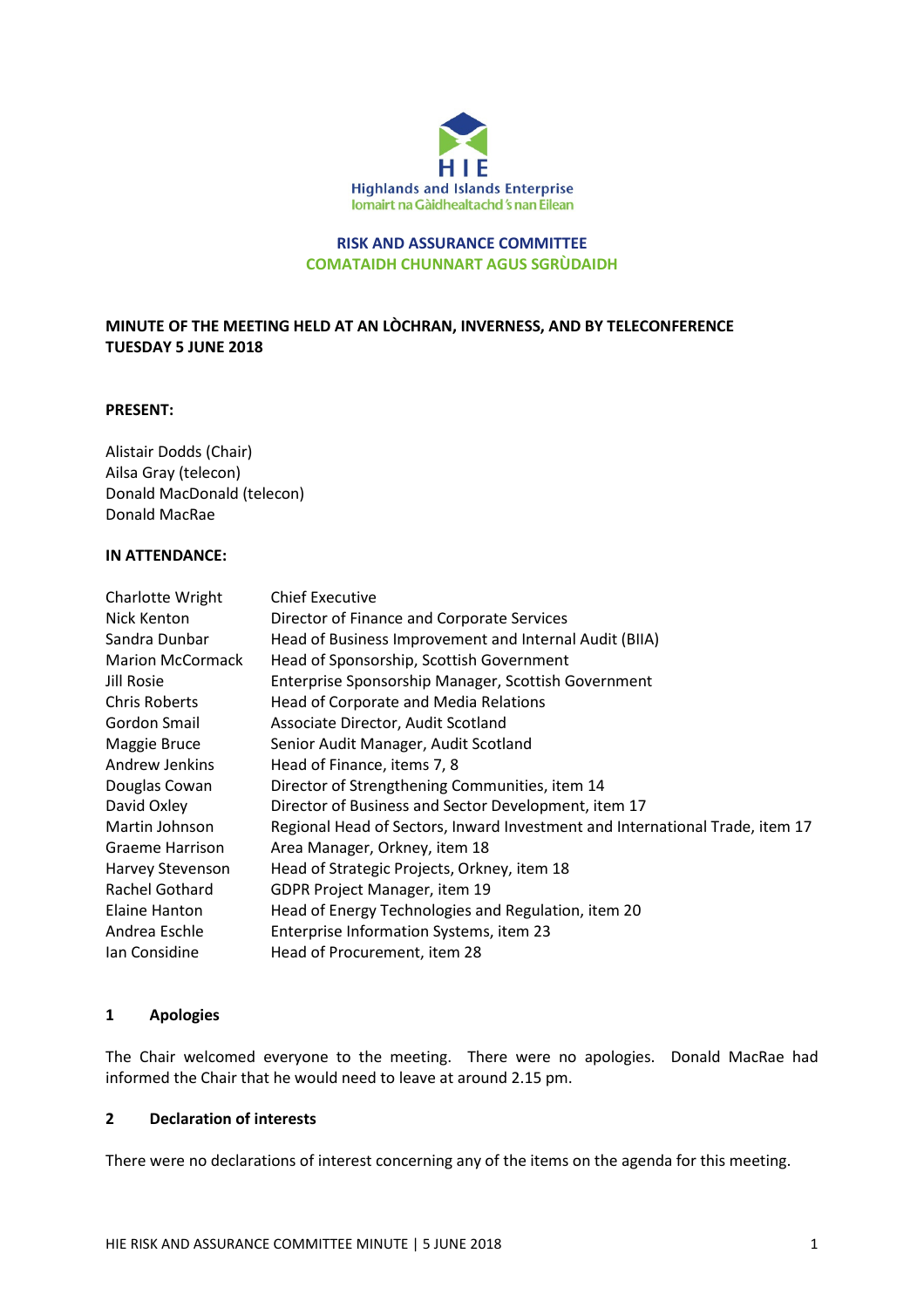# 3 To approve the minutes of the meeting held on 6 March 2018

With one correction to the list of attendees, the minute of the meeting held on 6 March 2018 was approved.

# 4 To approve the minutes of the meeting held on 20 April 2018

The minute of the meeting held on 20 April 2018 was approved.

# 5 Matters arising

# a Cairngorm

The Chief Executive provided a verbal update to the Committee on Cairngorm, which had been an agenda item at the meeting on 6 March 2018. A review of ski uplift infrastructure on the mountainside, commissioned by HIE, was progressing well, and its conclusions would be presented to the HIE Board towards the end of the year.

HIE had developed a clear protocol to manage its distinctive roles as both landowner and adviser on community asset ownership. This had been discussed with a local community group that may wish to pursue ownership, and members had indicated that they were content with HIE's approach. It was intended that an updated version of this protocol and associated communications plan would be presented at the next meeting of the Committee.

Noting that operator CairnGorm Mountain Ltd (CML) continued to receive mixed coverage on traditional and social media, the Committee stressed the importance of effective stakeholder engagement. It was noted that the UK Great Travel Company (formerly Natural Retreats UK Ltd), which provides management services at Cairngorm, had added another business to its portfolio.

## b GDPR

The Head of Business Improvement and Internal Audit (BIIA) confirmed that HIE had appointed a project manager to co-ordinate the agency's implementation of the General Data Protection Regulation (GDPR), and ensure full compliance.

# 6 Matters arising from the HIE Board meetings on 24 April 2018, 15 May 2018 and 25 May 2018

There were no matters arising from the three most recent meetings of the HIE Board that were not covered elsewhere on the Committee agenda.

ANNUAL ACCOUNTS CUNNTASAN BLIADHNAIL

Andrew Jenkins joined the meeting.

## 7 Annual Accounts update

The Head of Financial Services reported on progress in preparing HIE's Annual Accounts for 2017-18. This was proceeding well, and on target to meet the deadline to deliver draft accounts to Audit Scotland by 15 June. Comments received to date from Audit Scotland and the Scottish Government had been accepted, and the accounts were on course to meet this year's earlier target date to be presented formally to the Scottish Parliament and published by the end of August.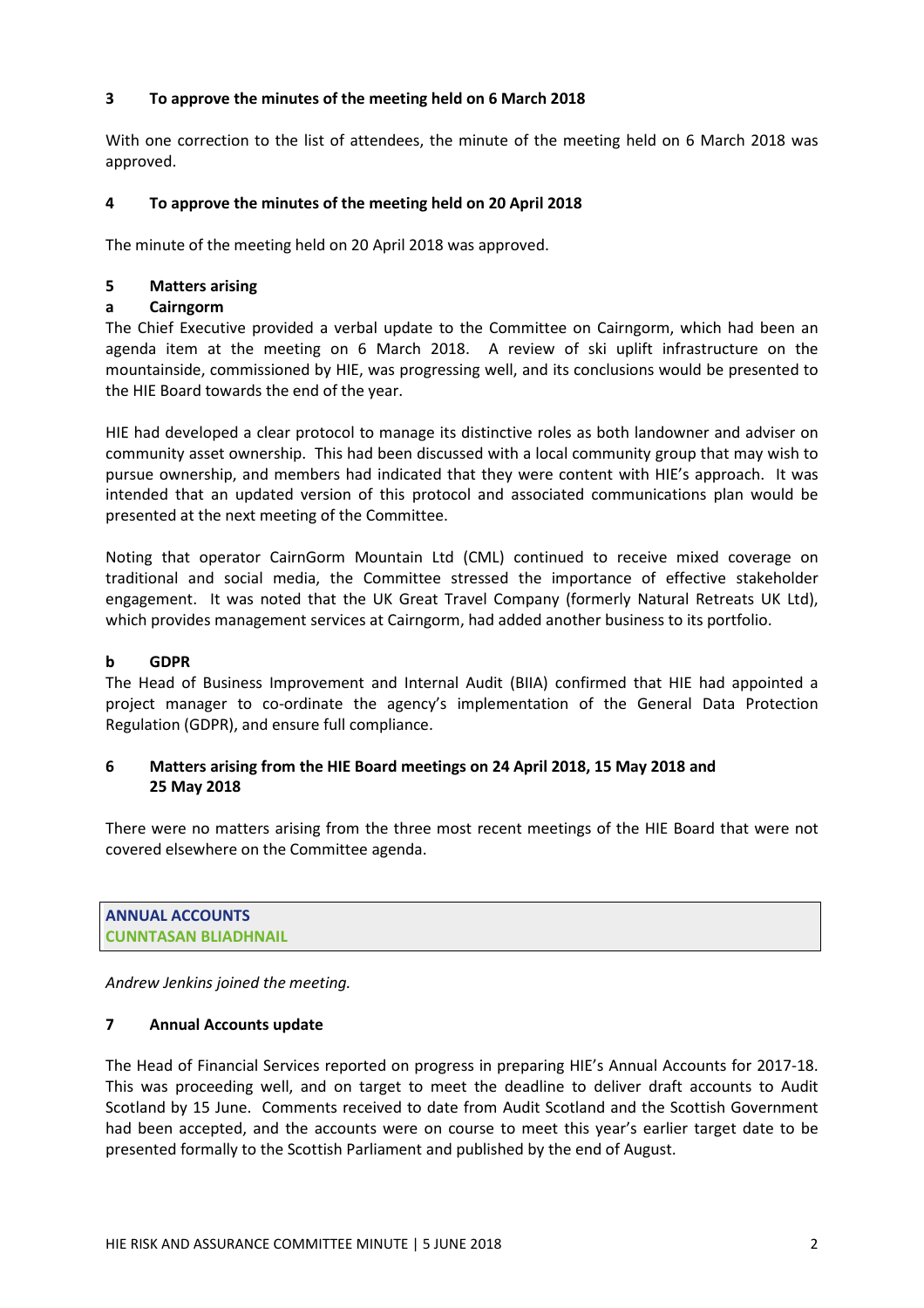# 7a. HMRC update

[Paragraph removed in the interests of the effective conduct of public affairs].

Discussions regarding dual workplace had concluded positively, with HMRC now accepting that no member of HIE staff had dual workplaces.

Regarding the Orkney Research and Innovation Campus (ORIC), the Director reported that HMRC had confirmed that HIE will be classed as a deemed contractor under the Construction Industry Scheme (CIS) regulations, meaning that tax will not be deducted from payments HIE expects to receive from ORIC.

# 8 Financial accounting changes and any implications for HIE accounting policies

The Committee noted changes to International Financial Reporting Standards, International Accounting Standards, and the Government Financial Reporting Model that will affect HIE's Annual Report and Accounts or accounting policies. While these were few in number, it was noted that some changes, including new standards on joint ventures and leases, had been announced very recently and there had not been an opportunity to assess their impact. Others, including equalities reporting, simply formalised the reporting of actions that HIE was already implementing and recording.

In discussion, Audit Scotland noted that, while individual key performance indicators were important, the overall intention behind many of the changes was to enable those reading the accounts to gain a fuller understanding of the business. The Committee welcomed this point, and thanked the Head of Financial Services for his report.

## Andrew Jenkins left the meeting.

# 9 Business Improvement and Internal Audit annual report 2017-18 – executive summary

The Head of Business Improvement and Internal Audit (BIIA) presented a report summarising the activities of the BIIA team during the 12 months from 1 April 2017 to 31 March 2018. During this period, the team had completed and issued 50 reports, with a further six in draft at the year end. A significant number of further outputs had been achieved through a variety of means, including presentations, papers, workshops and other activity that contributed significantly to business improvement and assurance-related activity. Several areas for improvement were highlighted, although there was no significant matter that needed to be drawn to the attention of the accountable officer prior to signing the assurance certificate.

The Committee welcomed the report, noting that a revised format helped provide clarity on the broad range of issues that were described. The Chair sought assurance that the team resource was sufficient to manage the high workload involved, and it was confirmed that this had been a challenging year on several fronts, including the growing complexity of many Freedom of Information requests and the team's considerable input to progressing business transformation opportunities. In response, the team continually assessed priorities to rebalance effort, and had made greater use of outsourcing. It was noted that an external review of the BIIA team's assurance activity had completed fieldwork, and a report was expected to be presented to the Committee in August.

## 10 European Union compliance and State Aid activity

The Committee welcomed a report on EU compliance and State Aid activity in 2017-18. As well as reviewing past and present activity, the report covered upcoming engagement that was anticipated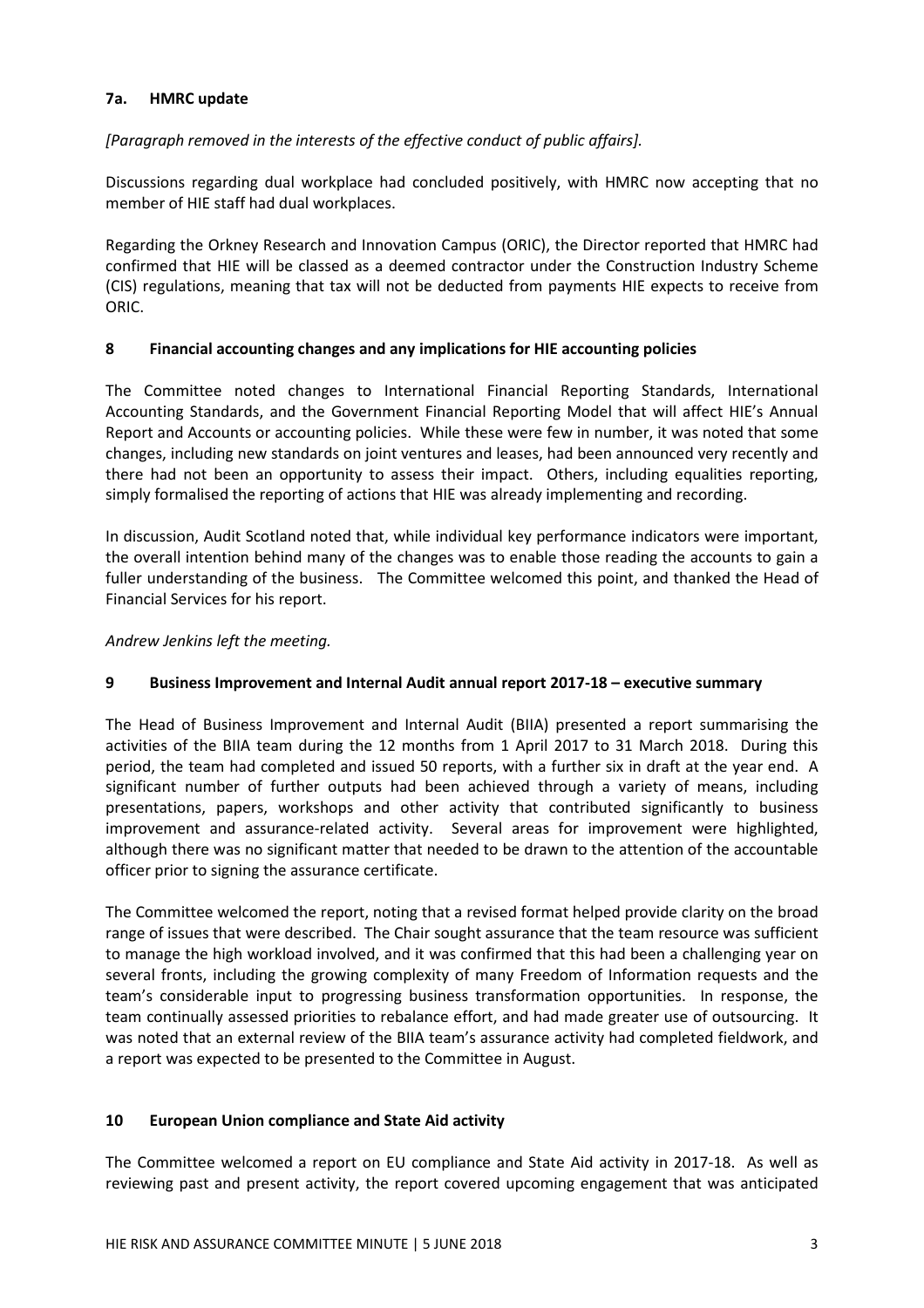with a range of programmes that were fully or part-funded through the EU, including Interreg, the Scottish Rural Development Programme, and the Northern Innovation Hub. The Chair thanked the BIIA team for a clear and thorough report.

# 11 BIIA report – certificates of assurance 2017/18

The Head of BIIA presented the outcomes of a review of the internal control environment across HIE and its subsidiaries. This aimed to inform the annual certificates of assurance process and advise the accountable officer of any control or assurance issues requiring to be reported to the Scottish Government and included in the annual accounts.

The Committee welcomed the report, commending its thoroughness and noting that the assurance level could be considered 'substantial assurance' (green). Audit Scotland confirmed that HIE was applying a thorough and systematic approach to internal control, in line with best practice.

# 12 Interim assurance and internal control checklist

The Committee welcomed for information the internal control checklist and interim assurance statement that HIE had submitted to the Scottish Government.

# 13 Draft governance statement

The draft governance statement that had been prepared by BIIA and will be provided to HIE's Finance team for inclusion in the 2017-18 annual accounts was presented, with some areas highlighted as incomplete until Audit Scotland had concluded its work on the accounts. The Committee noted some minor corrections.

## 14 Health and Safety Committee – assurance report

## Douglas Cowan joined the meeting by teleconference.

The Director of Strengthening Communities, who chairs HIE's Health and Safety Committee, presented a summary report to the accountable officer on the internal control environment for health and safety matters.

In response to a question on staff representation, the Director reported that a decision had recently been made to invite a union representative and a member of the recently-formed HIE Staff Forum to join the Health and Safety Committee. It was agreed to consider health and safety policy as an agenda item for a future Risk and Assurance Committee meeting. The Committee welcomed the report and endorsed the approach being taken by the Health and Safety Committee which now meets five times a year.

Douglas Cowan left the meeting.

## 15 Audit Scotland 2017-18 Management Report

The Associate Director, Audit Scotland, presented the interim findings of the national audit body's 2017-18 management report on HIE. Work carried out by Audit Scotland had included testing of key controls within financial systems and would be used to inform the 2017-18 financial statements audit.

## 16 Risk and Assurance Committee Annual Report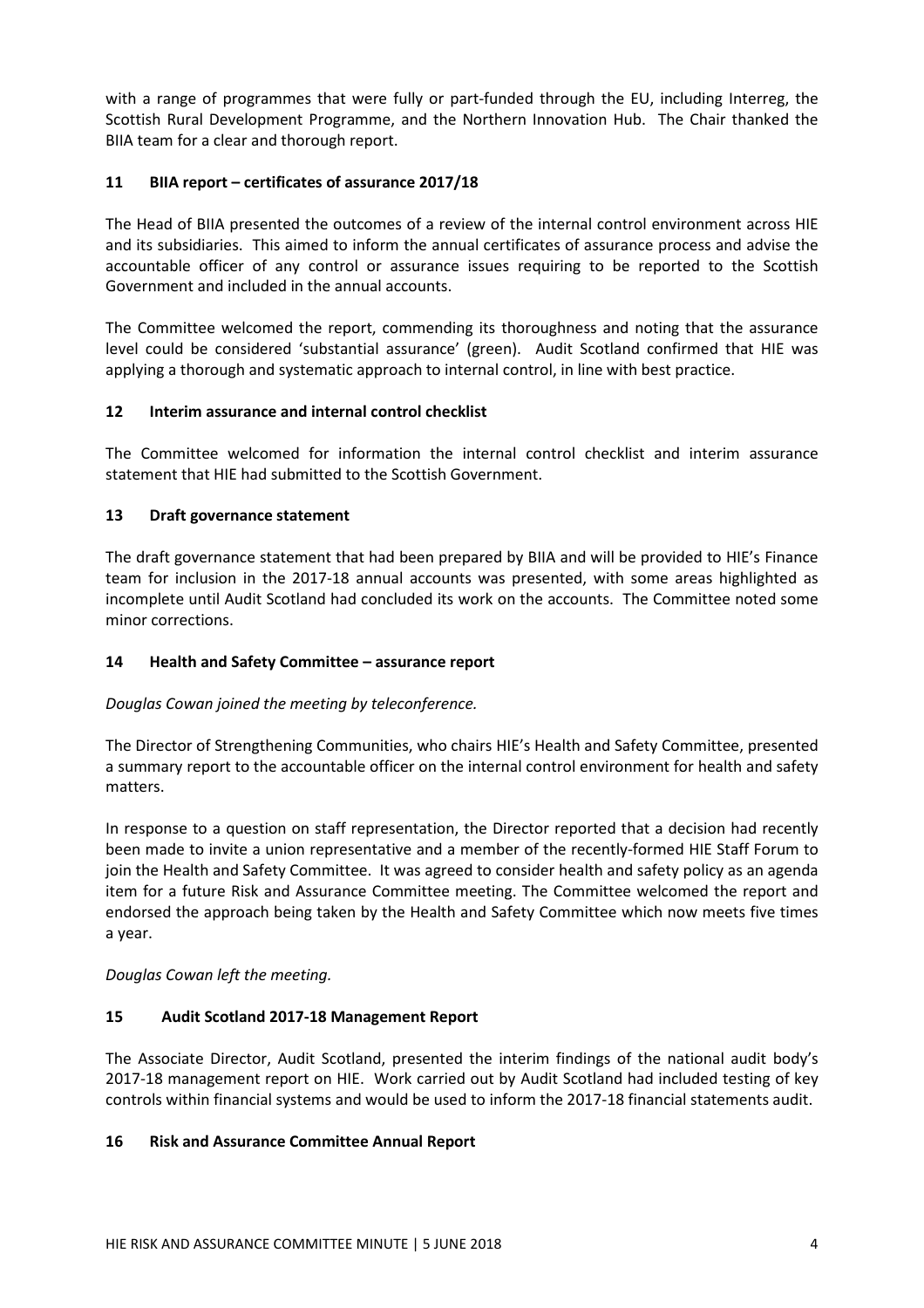The Chair presented the 2017-18 annual report of the Risk and Assurance Committee. This had been prepared in compliance with guidance from the Scottish Government Audit Committee Handbook which states that audit committees should provide an annual report as part of the annual review cycle. The Committee welcomed the report, highlighting their appreciation for the positive input from HIE staff throughout the year.

It was noted that a range of external observers had attended meetings, and should all be acknowledged in the final draft. The Head of BIIA also reported that the Audit Committee Handbook issued by the Scottish Government had been updated recently. A report will be provided to a future meeting of the Risk and Assurance Committee.

# EMERGING ISSUES CÙISEAN AM FOLLAIS

# 17 Spaceport

# a Governance approach

# David Oxley and Martin Johnson joined the meeting.

The Director of Business and Sector Development presented a paper setting out the proposed governance and risk management framework around HIE's approach to space, including the potential development of a vertical launch site for small satellites in Sutherland. Two related sets of governance and risk management activities would follow HM Treasury Green Book principles and HIE's own project management and due diligence processes. These would involve establishing both a dedicated project board, and a programme board that would consider wider activities associated with delivering successful outcomes, and would include external representation. The Committee endorsed the framework, which should now be finalised.

In response to questions, the Chief Executive confirmed that HIE's Leadership Team had endorsed this approach to governance and risk management, and informed the Committee that HIE's support would require approval from the Scottish Government, in common with any other project that was judged novel and contentious. The Scottish Government's Head of Sponsorship confirmed that this process was under way.

# [Paragraph removed in the interests of the effective conduct of public affairs].

Concerning the frequency of programme board meetings, the Committee recommended that these be held more regularly than the quarterly pattern that was proposed, suggesting that monthly meetings should be considered initially. It was also agreed that key actions for the project board should include the active pursuit of funding from other sources, thereby minimising the cost to HIE.

**b** [Item removed in the interests of the effective conduct of public affairs and the disclosure of personal data as such disclosure would contravene the principle 1 as stated in Article 5(1) of the GDPR].

David Oxley and Martin Johnson left the meeting.

# 18 Orkney Research and Innovation Campus (ORIC) update

Graeme Harrison and Harvey Stevenson joined the meeting by teleconference.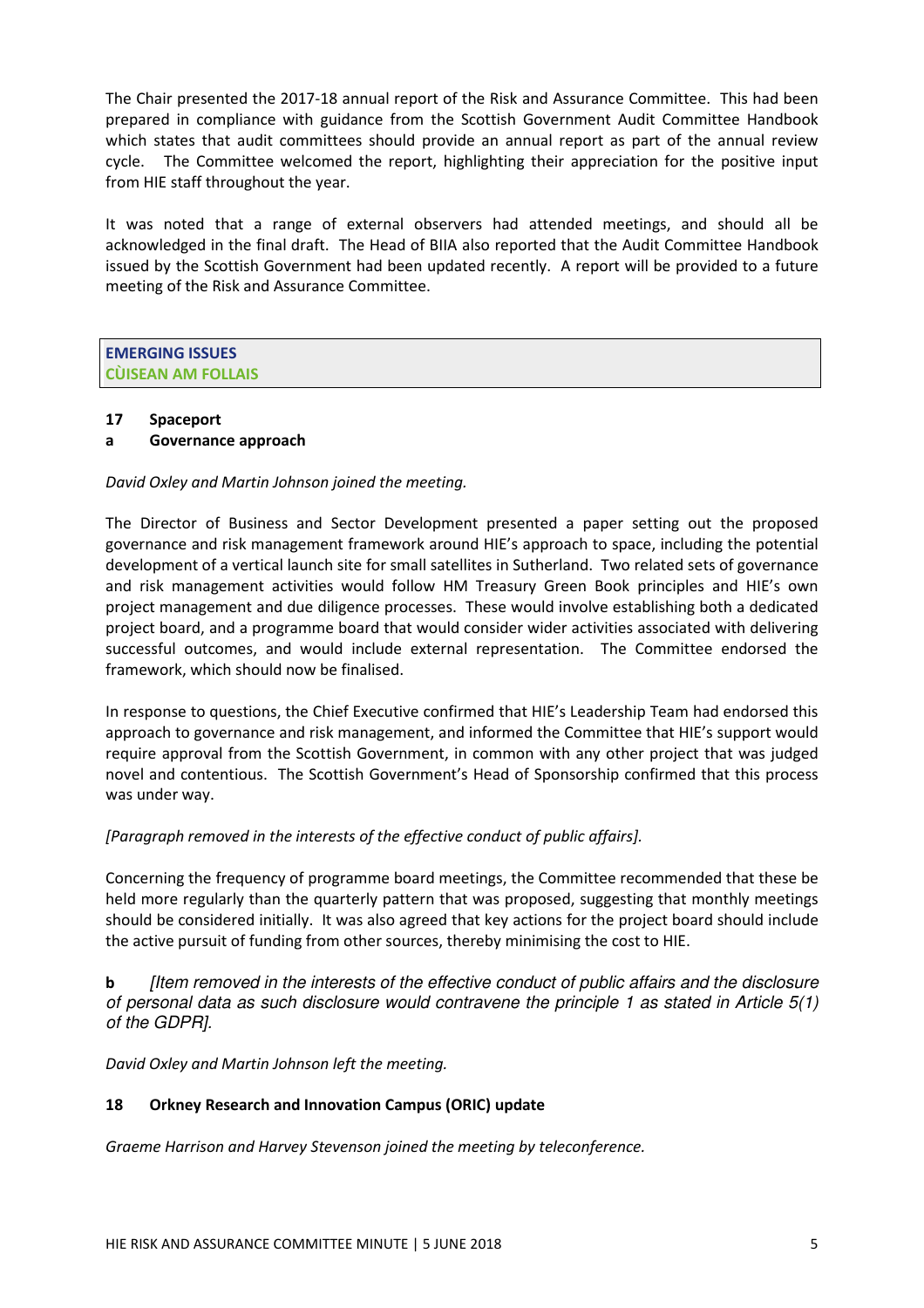The Orkney area team updated the Committee on progress with the ambitious project to establish the Orkney Research and Innovation Centre (ORIC) in Stromness. Since the last update in March, an agreement had been signed to establish a joint venture as a limited liability partnership between HIE and Orkney Islands Council; the ORIC board had held its first meeting; the construction contract had been awarded following procurement; building works had started, and were on schedule. A service level agreement between HIE and OIC was expected to be agreed in the summer, and recruitment plans were in development to appoint a Chair for the ORIC board.

The Committee underlined the importance of designing and applying effective governance arrangements, which could be particularly challenging with joint ventures. A strong company secretary would play a key role in ensuring implementation, and it was agreed that this requirement would be addressed in the service level agreement.

It was noted that some tenants were pressing for design changes to optimise energy efficiency in the campus premises, and agreed that this would need to be managed carefully. The Committee stressed the need to keep the project within budget, and encouraged staff to explore opportunities to attract external funding that would support energy efficiency, including UK Government.

It was agreed that an update will be provided to the next meeting of the Committee, including a governance diagram, details on how the construction contact was being managed, dates of upcoming board meetings, and progress with recruitment of a Chair, which the Committee felt should be conducted at pace. The Chief Executive agreed to follow up on these points with the appropriate directors and the area team.

# 18a ORIC risk action plan

The Committee noted a project risk action plan for ORIC, which the Orkney area team was developing further for adoption by the ORIC board. It was agreed that the board would require a risk register, and noted that ERDF should be added to the current list of identified risks. The importance of applying proper governance diligently was again stressed.

The Committee thanked the Orkney team members for their update and participation in discussion.

Graeme Harrison and Harvey Stevenson left the meeting.

# 19 HIE GDPR update

Rachel Gothard joined the meeting.

HIE's GDPR Project Manager described a programme of work that had been planned and was being delivered to ensure full compliance across HIE with the new General Data Protection Regulation. The Committee welcomed the update, which provided assurance that HIE was dealing with the challenge of GDPR in a well-organised, systematic fashion.

Audit Scotland confirmed that it would be working with public bodies across Scotland to ensure GDPR was being properly understood and applied.

## 19a GDPR HIE client journey

The Committee welcomed an analysis of GDPR implications for HIE's client journeys, including challenges around ensuring compliance when sharing data with other organisations.

Rachel Gothard left the meeting.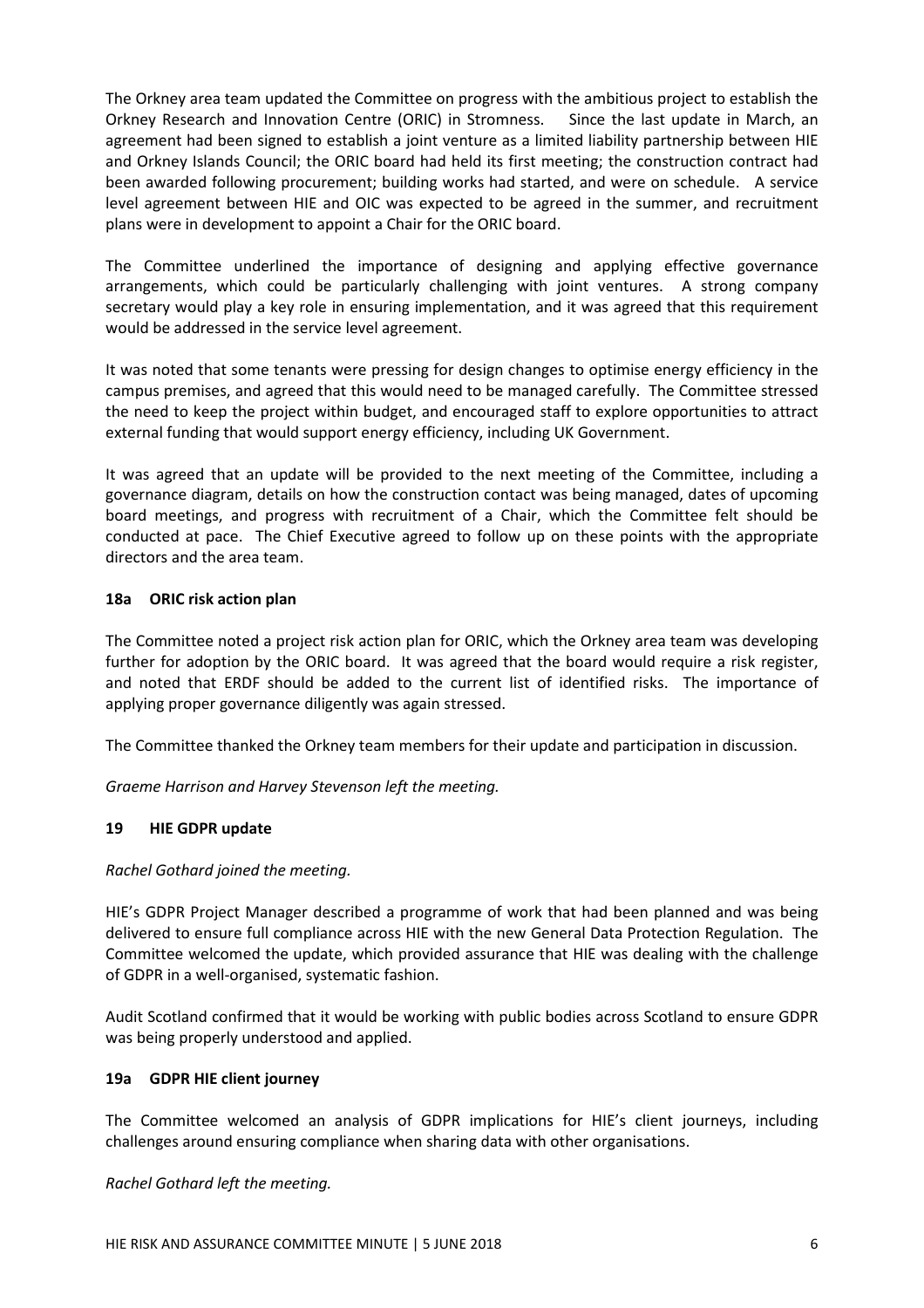## 20 Wave Energy Scotland (WES) – review of governance and operating arrangements

#### Elaine Hanton joined the meeting.

The Head of Energy Technologies and Regulation presented a paper setting out the main findings of reviews of the governance and wider operating arrangements for Wave Energy Scotland (WES), and recommending changes to the WES governance documents to ensure they remain fit for purpose and reflect the environment in which WES now operates. These included amendments to sections of the WES operating agreement covering the role of the WES board and appointments to the WES advisory group; alignment of WES financial delegated authorities with those of HIE, and a range of recommendations in relation to service delivery. The Committee welcomed the report, and endorsed the approach being taken.

Elaine Hanton left the meeting.

## 21 Audit Scotland Strategic Board Review – verbal update

The Committee welcomed a verbal update from the Associate Director, Audit Scotland, on progress being made to engage with the new Enterprise and Skills Strategic Board. The current focus was on understanding the context of the national enterprise and skills challenge, and further updates will be provided to future meetings as the process develops.

PLANNED ACTIVITY GNIOMHAN SUIDHICHTE

## 22 Corporate risk register

The Head of BIIA presented HIE's latest corporate risk register. The Committee noted that plans were being progressed to undertake an annual wholesale refresh that would provide an opportunity to review the register in total.

Risks highlighted by the Committee included issues of viability and sustainability associated with community land ownership, and it was noted that this would be covered in an update that was planned to go to the next meeting of the HIE Board, in June. There was also discussion on Brexit, which presents both strategic and tactical risks, and it was agreed that the way in which these are presented in the register would be reviewed.

The Committee asked to receive more in-depth information on specific risks, and it was agreed that a programme of individual updates would be developed as part of a new draft plan for the Committee.

## 23 EIS updates

## Andrea Eschle joined the meeting by teleconference.

As the Chief Information Officer, EIS, had been unable to attend today's meeting, it was decided to postpone detailed discussion on a range of matters concerning the provision of ICT services to HIE. On his behalf, Andrea Eschle of EIS provided a verbal summary of key activities around issues including cyber security, GDPR, and plans for improvements to services.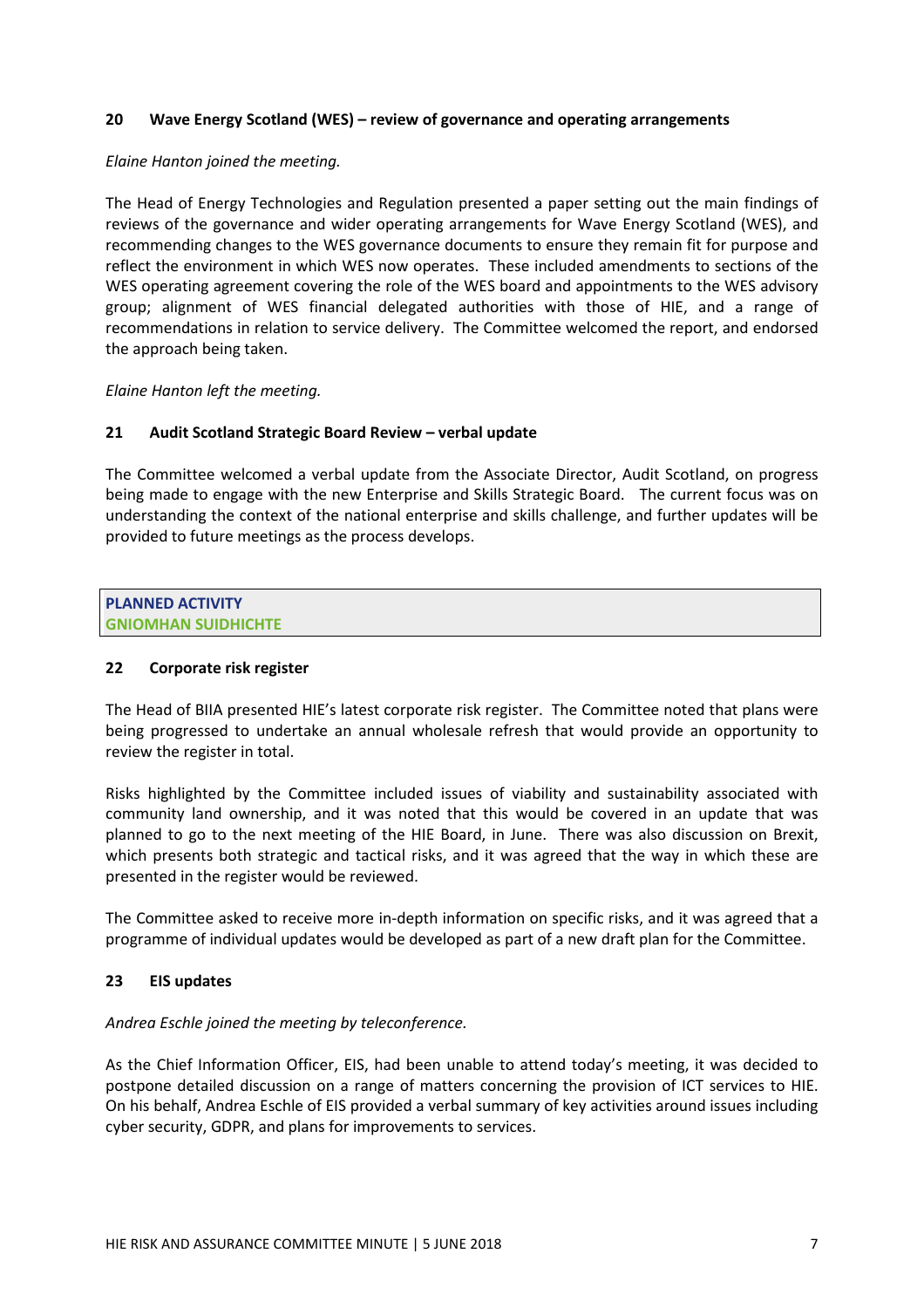The Committee requested reports on these matters at its next meeting, along with a cover paper to highlight key changes and provide a clear summary and overview of the content in the individual papers.

# 24 EIS governance review – EY report

The Committee welcomed a review of EIS governance from EY and requested that its findings be incorporated into a management update at the next meeting. It was confirmed that key points from the EY report would be included in a clear action plan.

Andrea Eschle left the meeting. Donald MacRae left the meeting at this point.

## 25 Customer feedback report 2017/18

The Committee welcomed HIE's latest customer feedback, including compliments, complaints and requests made through the Freedom of Information (Scotland) Act and Environmental Information Regulations.

The growing complexity of FOI and EIR requests was presenting challenge, and it was noted that the Scottish Information Commissioner had partially upheld one appeal against HIE. The Committee expressed some concern at the strain being placed on resources, and recommended that this be monitored.

# 26 Information assurance joint strategy and plan

The Committee noted the contents of a joint strategy and plan covering the partners in shared IT services delivered by EIS (HIE, Scottish Enterprise and Skills Development Scotland). It was noted that the plan was currently in draft and would be revised following discussion with the EIS board. It was also agreed that a timeline would be added to the identified actions, which were welcomed.

## 27 Risk and Assurance Committee Annual Plan

The Head of BIIA presented an annual plan for the Risk and Assurance Committee in 2018-19. The Committee endorsed the plan, commenting on the value of training being provided to Committee members. A briefing on GDPR was requested, and it was noted that this could be relevant for all Board members.

## 28 Procurement annual report

## Ian Considine joined the meeting.

HIE's Head of Procurement presented the team's annual report 2017-18. The Committee welcomed the report, and congratulated the team on its recent success in winning a national award. It was agreed that the final version of the annual report would include actual cash figures for spend analysis, as well as percentages. The Committee stressed the importance of community benefits, and the Head of Procurement advised that details were always requested in tenders, although these were not always scored. The Committee also expressed interest in knowing the proportion of spend with SMEs by area across the Highlands and Islands, and it was agreed that this would be investigated.

Ian Considine left the meeting.